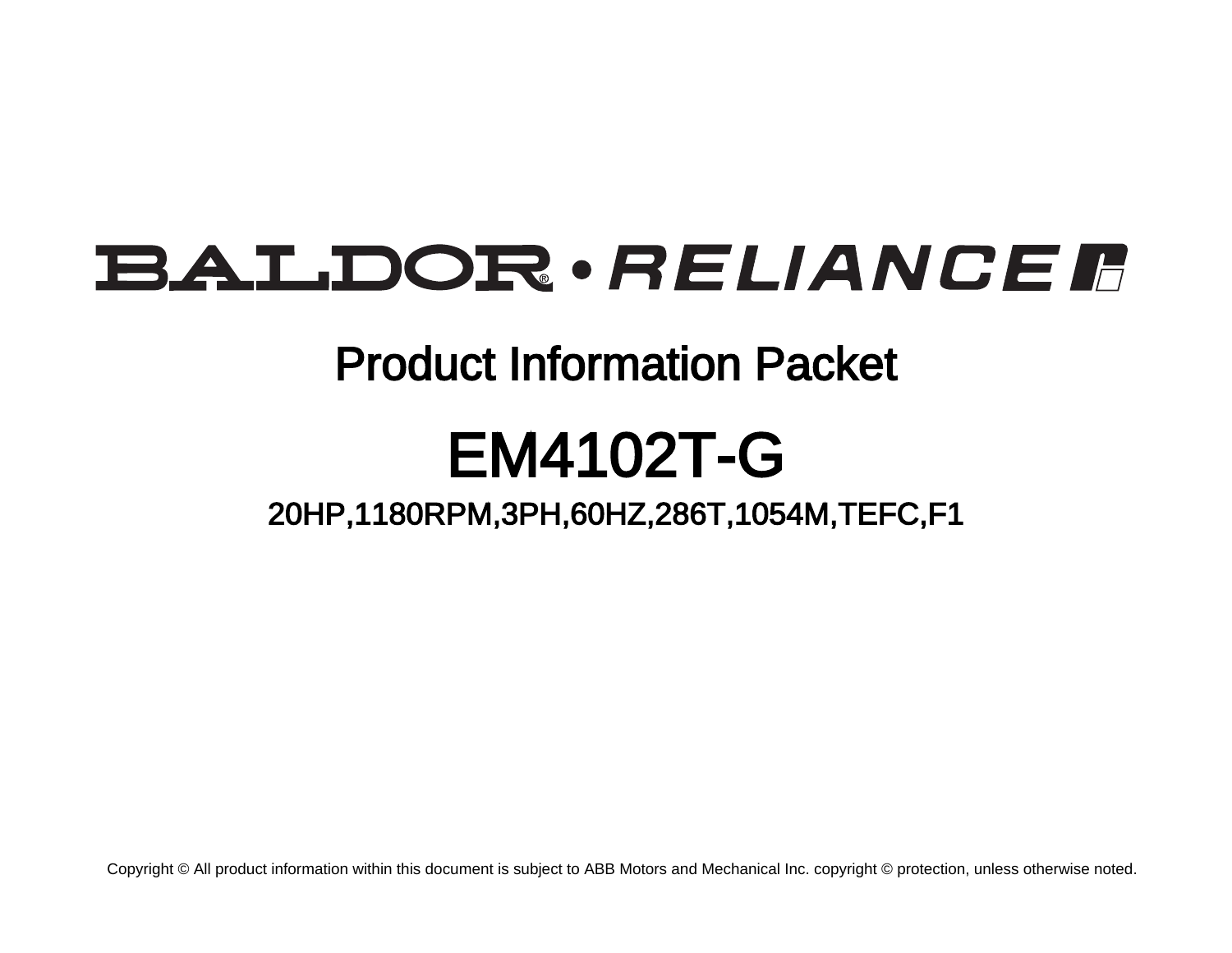#### BALDOR · RELIANCE F Product Information Packet: EM4102T-G - 20HP,1180RPM,3PH,60HZ,286T,1054M,TEFC,F1

| <b>Part Detail</b> |           |             |            |             |        |                      |            |  |
|--------------------|-----------|-------------|------------|-------------|--------|----------------------|------------|--|
| Revision:          |           | Status:     | PRD/A      | Change #:   |        | Proprietary:         | No         |  |
| Type:              | AC        | Elec. Spec: | 10WGY730   | CD Diagram: | CD0180 | Mfg Plant:           |            |  |
| Mech. Spec:        | 10H279    | Layout:     | 10LYH279   | Poles:      | 06     | <b>Created Date:</b> | 11-29-2011 |  |
| Base:              | <b>RG</b> | Eff. Date:  | 12-28-2021 | Leads:      | 9#10   |                      |            |  |

| <b>Specs</b>                           |                         |                                  |                              |
|----------------------------------------|-------------------------|----------------------------------|------------------------------|
| <b>Catalog Number:</b>                 | EM4102T-G               | <b>Heater Indicator:</b>         | No Heater                    |
| Enclosure:                             | <b>TEFC</b>             | <b>Insulation Class:</b>         | H                            |
| Frame:                                 | 286T                    | <b>Inverter Code:</b>            | <b>Inverter Ready</b>        |
| <b>Frame Material:</b>                 | Iron                    | <b>KVA Code:</b>                 | H                            |
| Motor Letter Type:                     | Three Phase             | <b>Lifting Lugs:</b>             | <b>Standard Lifting Lugs</b> |
| Output @ Frequency:                    | 20.000 HP @ 60 HZ       | Locked Bearing Indicator:        | Locked Bearing               |
| Synchronous Speed @ Frequency:         | 1200 RPM @ 60 HZ        | Motor Lead Quantity/Wire Size:   | 9 @ 10 AWG                   |
| Voltage @ Frequency:                   | 230.0 V @ 60 HZ         | <b>Motor Lead Exit:</b>          | Ko Box                       |
|                                        | 460.0 V @ 60 HZ         | <b>Motor Lead Termination:</b>   | Flying Leads                 |
| XP Class and Group:                    | None                    | Motor Type:                      | 1054M                        |
| <b>XP Division:</b>                    | Not Applicable          | <b>Mounting Arrangement:</b>     | F <sub>1</sub>               |
| <b>Agency Approvals:</b>               | <b>UR</b>               | <b>Power Factor:</b>             | 77                           |
|                                        | <b>CSA EEV</b>          | <b>Product Family:</b>           | <b>General Purpose</b>       |
|                                        | <b>CSA</b>              | <b>Pulley End Bearing Type:</b>  | Ball                         |
| <b>Auxillary Box:</b>                  | No Auxillary Box        | <b>Pulley Face Code:</b>         | Standard                     |
| <b>Auxillary Box Lead Termination:</b> | None                    | <b>Pulley Shaft Indicator:</b>   | Standard                     |
| <b>Base Indicator:</b>                 | Rigid                   | Rodent Screen:                   | None                         |
| <b>Bearing Grease Type:</b>            | Polyrex EM (-20F +300F) | <b>Shaft Extension Location:</b> | Pulley End                   |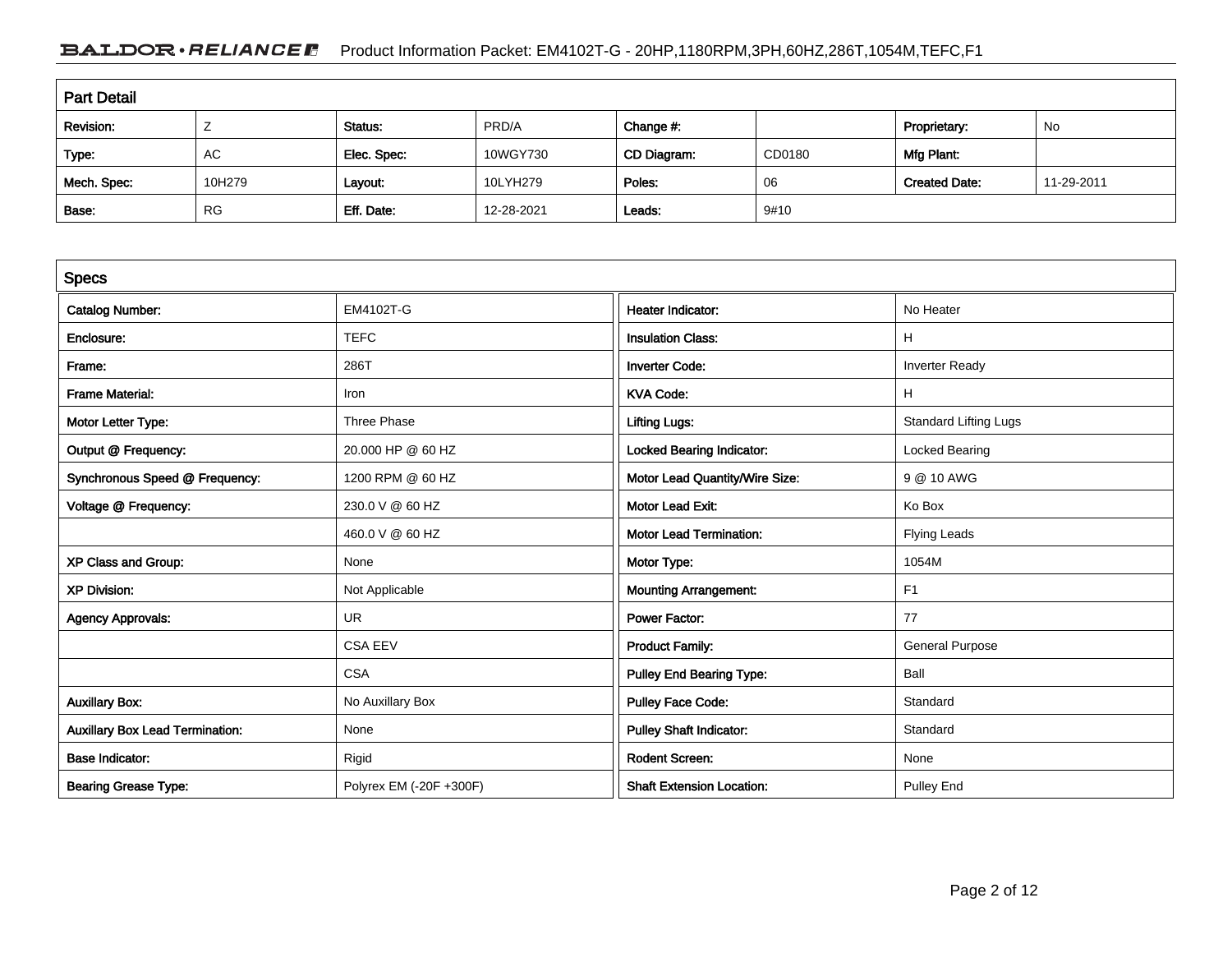| Blower:                               | None                      | <b>Shaft Ground Indicator:</b>     | <b>Shaft Grounding</b> |
|---------------------------------------|---------------------------|------------------------------------|------------------------|
| Current @ Voltage:                    | 27.000 A @ 460.0 V        | <b>Shaft Rotation:</b>             | Reversible             |
|                                       | 54.000 A @ 230.0 V        | <b>Shaft Slinger Indicator:</b>    | <b>Shaft Slinger</b>   |
|                                       | 56.000 A @ 208.0 V        | <b>Speed Code:</b>                 | Single Speed           |
| Design Code:                          | A                         | <b>Motor Standards:</b>            | <b>NEMA</b>            |
| Drip Cover:                           | No Drip Cover             | <b>Starting Method:</b>            | Direct on line         |
| Duty Rating:                          | <b>CONT</b>               | Thermal Device - Bearing:          | None                   |
| <b>Electrically Isolated Bearing:</b> | Not Electrically Isolated | Thermal Device - Winding:          | None                   |
| <b>Feedback Device:</b>               | NO FEEDBACK               | <b>Vibration Sensor Indicator:</b> | No Vibration Sensor    |
| <b>Front Face Code:</b>               | Standard                  | <b>Winding Thermal 1:</b>          | None                   |
| <b>Front Shaft Indicator:</b>         | None                      | <b>Winding Thermal 2:</b>          | None                   |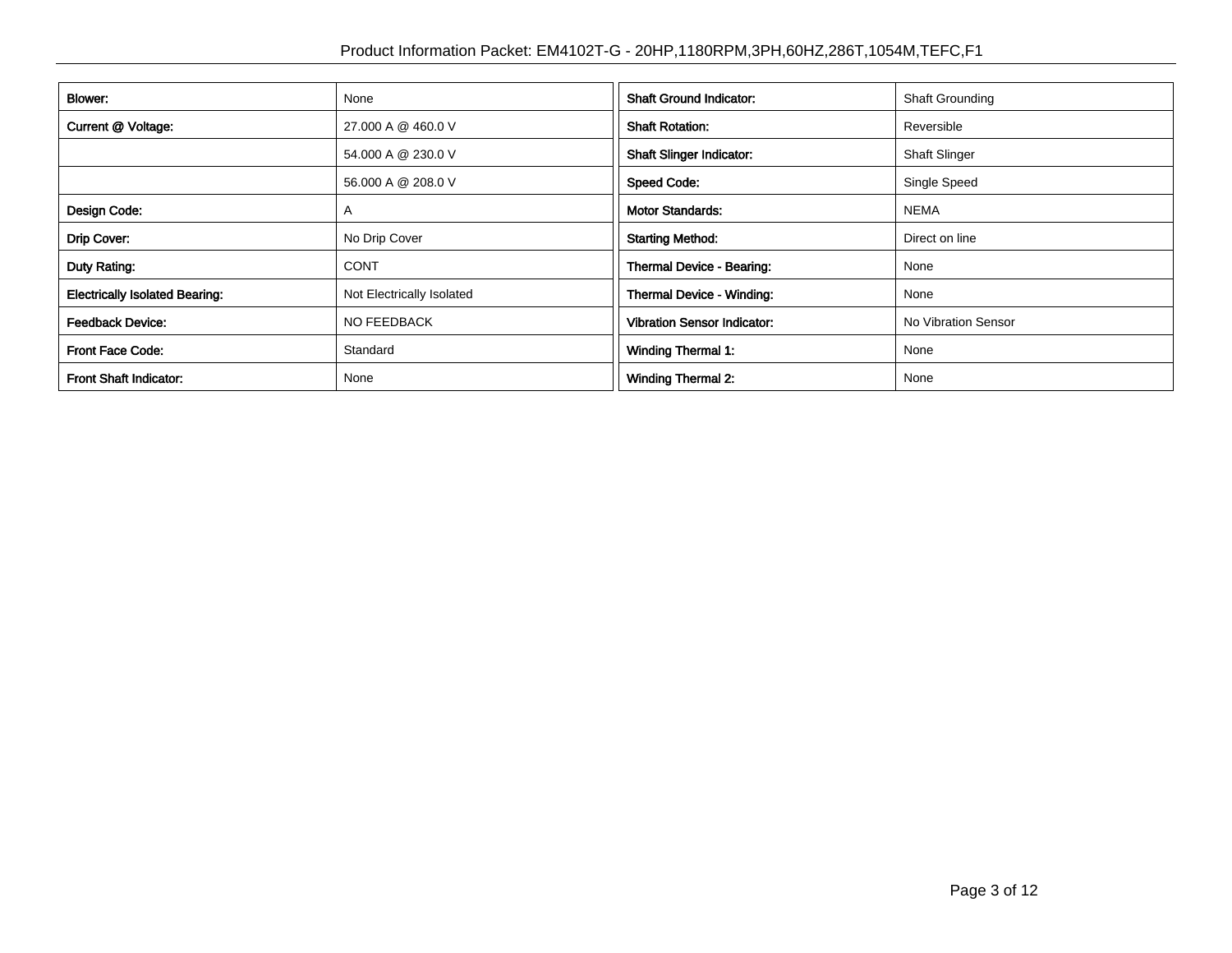#### BALDOR · RELIANCE F Product Information Packet: EM4102T-G - 20HP,1180RPM,3PH,60HZ,286T,1054M,TEFC,F1

| Nameplate NP3443LUA |                            |                                            |             |                |                                |           |                                    |                  |
|---------------------|----------------------------|--------------------------------------------|-------------|----------------|--------------------------------|-----------|------------------------------------|------------------|
|                     | <b>CAT.NO. EM4102T-G</b>   |                                            |             |                |                                | CUST. P/N |                                    | <b>ENCL</b> TEFC |
|                     | SPEC. 10H279Y730G1         |                                            |             | $CC$ 010A      | <b>FRAME</b> 286T              |           | SER.NO.                            |                  |
| HP 20               |                            |                                            |             | <b>CLASS H</b> |                                | $HZ$ 60   |                                    |                  |
| $R.P.M.$  1180      |                            |                                            |             | PH.3           |                                | DES. A    |                                    |                  |
|                     | <b>VOLTS</b> 230/460       |                                            |             |                | CODE <sup>IH</sup>             |           | <b>DE BRG</b> 6311<br>ODE BRG 6309 |                  |
| <b>AMPS 54/27</b>   |                            |                                            |             |                | <b>USABLE AT 208V 56</b>       |           |                                    |                  |
|                     | <b>RATING 40C AMB-CONT</b> |                                            |             |                | NEMA NOM. EFF. 91.7            |           | <b>GREASE POLYREX EM</b>           |                  |
| P.F. 77             |                            |                                            | SER.F. 1.15 |                |                                |           | CT6-60H(10:1)VT3-60H(20:1          |                  |
|                     |                            | <b>USABLE AT 50HZ 20HP 190/380V 62/31A</b> |             |                | SF1.0                          |           |                                    |                  |
| <b>VOLTS</b>        |                            | AMPS                                       |             |                | <b>MAX. SPACE HEATER TEMP.</b> |           |                                    |                  |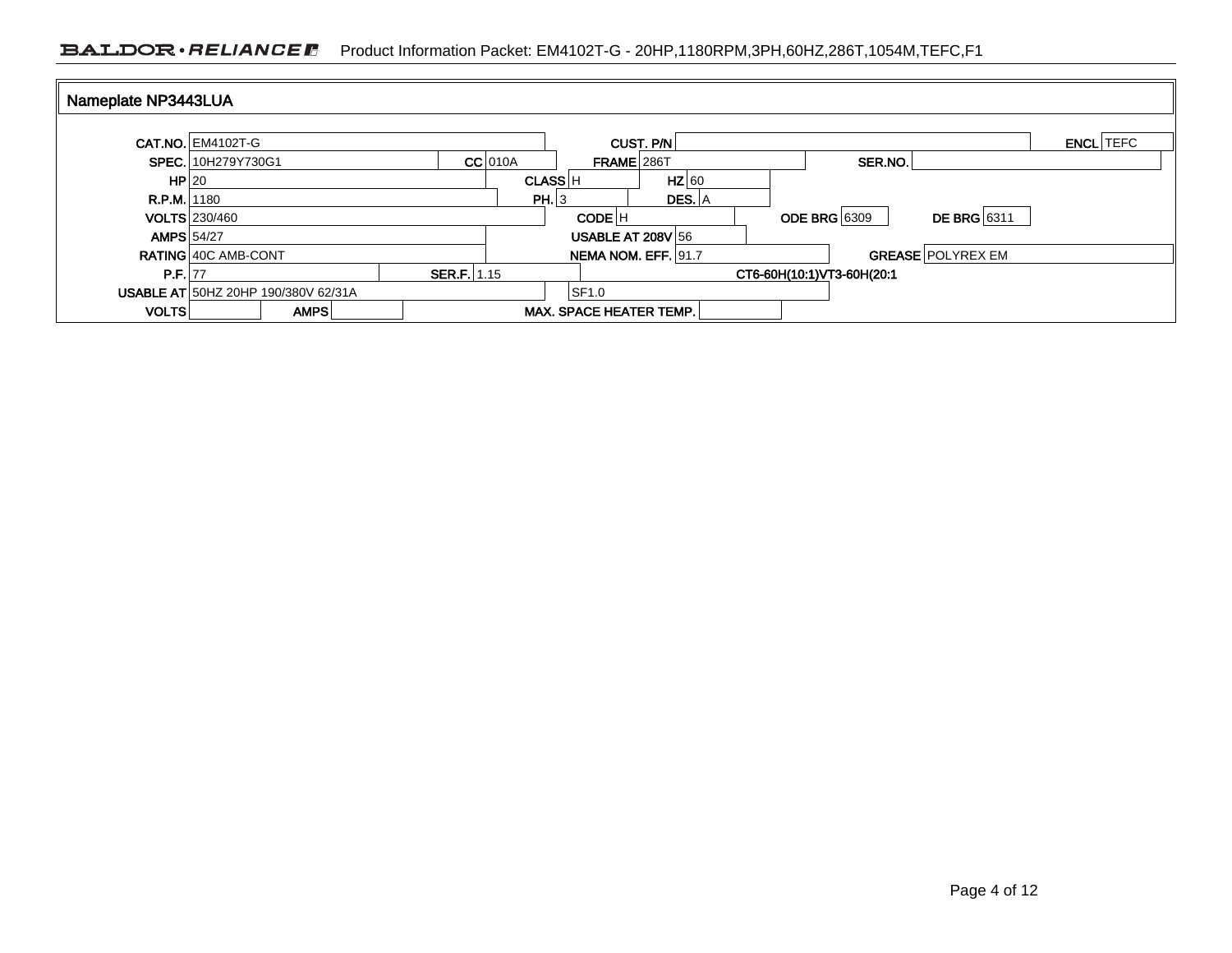| <b>Parts List</b>  |                                           |          |  |  |  |  |
|--------------------|-------------------------------------------|----------|--|--|--|--|
| <b>Part Number</b> | <b>Description</b>                        | Quantity |  |  |  |  |
| SA235023           | SA 10H279Y730G1                           | 1.000 EA |  |  |  |  |
| RA221987           | RA 10H279Y730G1                           | 1.000 EA |  |  |  |  |
| 09FN3001C02        | EXTERNAL FAN, PLASTIC (COMES W/SCREW FRO  | 1.000 EA |  |  |  |  |
| 10CB3000SP         | KOBX, CAST W/2.00 LEAD HOLE               | 1.000 EA |  |  |  |  |
| 09GS1000SP         | GASKET-CONDUIT BOX, 1/16 THICK LEXIDE     | 1.000 EA |  |  |  |  |
| 10XN3118K12        | 5/16-18 X .75 GRADE 5, ZINC PLATED        | 4.000 EA |  |  |  |  |
| HW1001A31          | LOCKWASHER 5/16, ZINC PLT.591 OD, .319 I  | 4.000 EA |  |  |  |  |
| HW4600B40          | V-RING SLINGER 2.000 X 2.680 X .28 VITON  | 1.000 EA |  |  |  |  |
| WD1000B25          | GND LUG, BURNDY L125HP OR T&B L125HP-BB   | 1.000 EA |  |  |  |  |
| 19XW3118G08        | .31-18X.50, HEX WSHR HD, TAPTITE 2, GREEN | 1.000 EA |  |  |  |  |
| 10EP1106A01        | FR ENDPLATE, MACH                         | 1.000 EA |  |  |  |  |
| 10XN3816K32        | BOLT, 3/8-16X2 HH YZ(5)                   | 4.000 EA |  |  |  |  |
| HW1001A38          | LOCKWASHER 3/8, ZINC PLT .688 OD, .382 I  | 4.000 EA |  |  |  |  |
| HA4017A01          | 1/8 X 4 GREASE EXT (F/S)                  | 1.000 EA |  |  |  |  |
| HW5100A11          | W3917-042 WVY WSHR (WB)                   | 1.000 EA |  |  |  |  |
| 10XN2520K32        | 1/4-20 X 2.00 HX HD SCRW GRADE 5, ZINC P  | 2.000 EA |  |  |  |  |
| HW1001A25          | LOCKWASHER 1/4, ZINC PLT .493 OD, .255 I  | 2.000 EA |  |  |  |  |
| 10EP1105A01        | PU ENDPLATE                               | 1.000 EA |  |  |  |  |
| 10XN3816K28        | 3/8-16 X 1.75 HEX HD CAP SCREW, GRADE 5   | 4.000 EA |  |  |  |  |
| HW1001A38          | LOCKWASHER 3/8, ZINC PLT .688 OD, .382 I  | 4.000 EA |  |  |  |  |
| 10XN3118K40        | 5/16-18 X 2.50" HEX HD, GRADE 5           | 4.000 EA |  |  |  |  |
| HW1001A31          | LOCKWASHER 5/16, ZINC PLT.591 OD, .319 I  | 4.000 EA |  |  |  |  |
| 10FH4000           | 310 FAN HOUSING STAMPED                   | 1.000 EA |  |  |  |  |
| 51XF2520A08        | SCREW, HEX SER SLT HD, ZN 1/4-20 X .50 L  | 4.000 EA |  |  |  |  |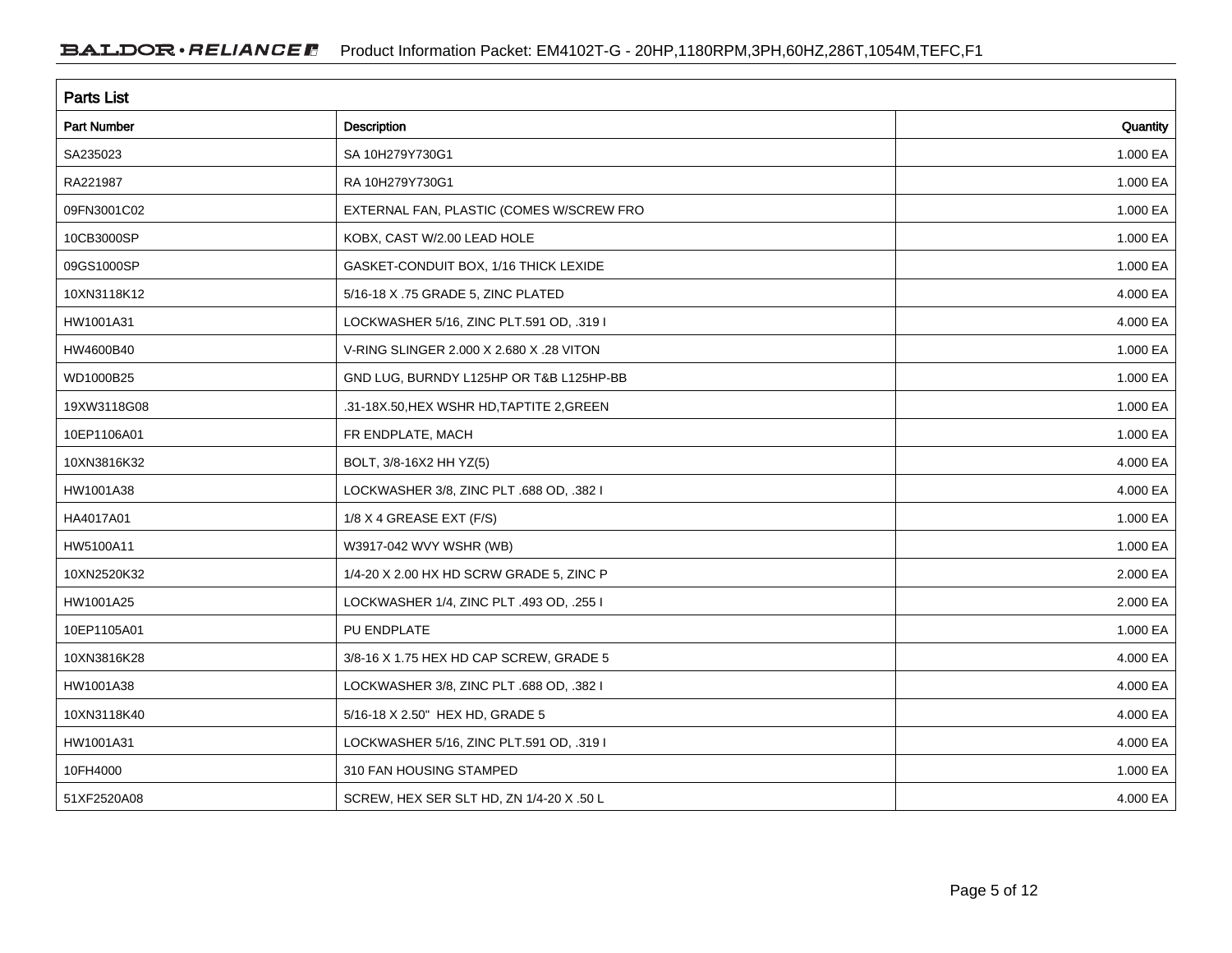| Parts List (continued) |                                          |          |  |  |  |  |
|------------------------|------------------------------------------|----------|--|--|--|--|
| Part Number            | Description                              | Quantity |  |  |  |  |
| 10CB3500SP             | CONDUIT BOX LID, CAST                    | 1.000 EA |  |  |  |  |
| 10GS1000SP             | GASKET, CONDUIT BOX LID                  | 1.000 EA |  |  |  |  |
| 51XW2520A12            | .25-20 X .75, TAPTITE II, HEX WSHR SLTD  | 4.000 EA |  |  |  |  |
| HW2501H28              | KEY, 1/2 SQ X 3.250                      | 1.000 EA |  |  |  |  |
| MN416A01               | TAG-INSTAL-MAINT no wire (2100/bx) 4/22  | 1.000 EA |  |  |  |  |
| LB1350                 | BAR CODE LABEL FOR YORK                  | 1.000 EA |  |  |  |  |
| LB1115N                | LABEL, LIFTING DEVICE (ON ROLLS)         | 1.000 EA |  |  |  |  |
| HW4500A21              | 1618BALEMITE FITTING 825 UNIVERSAL       | 1.000 EA |  |  |  |  |
| HA4051A00              | PLASTIC CAP FOR GREASE FITTING           | 1.000 EA |  |  |  |  |
| HW4500A17              | 317400 ALEMITE GREASE RELIEF             | 1.000 EA |  |  |  |  |
| HA4054                 | SHORT T-DRAIN FITTING, .125" N.P.T.      | 1.000 EA |  |  |  |  |
| MJ1000A02              | GREASE, POLYREX EM EXXON                 | 0.130 LB |  |  |  |  |
| HW4500A03              | GREASE FITTING, .125 NPT 1610(ALEMITE) 8 | 1.000 EA |  |  |  |  |
| HA4051A00              | PLASTIC CAP FOR GREASE FITTING           | 1.000 EA |  |  |  |  |
| HW4500A17              | 317400 ALEMITE GREASE RELIEF             | 1.000 EA |  |  |  |  |
| HA4054                 | SHORT T-DRAIN FITTING, .125" N.P.T.      | 1.000 EA |  |  |  |  |
| HW2500A25              | WOODRUFF KEY USA #1008 #BLOW CARBON STEE | 1.000 EA |  |  |  |  |
| MG1000Y03              | MUNSELL 2.53Y 6.70/ 4.60, GLOSS 20,      | 0.070 GA |  |  |  |  |
| 85XU0407S04            | 4X1/4 U DRIVE PIN STAINLESS              | 4.000 EA |  |  |  |  |
| LB1119N                | <b>WARNING LABEL</b>                     | 1.000 EA |  |  |  |  |
| LC0181                 | <b>CONNECTION LABEL</b>                  | 1.000 EA |  |  |  |  |
| NP3443LUA              | SS SUPER-E UL CSA-EEV PREM CC            | 1.000 EA |  |  |  |  |
| 10PA1000               | PACKAGING GROUP COMBINED PRINT PK1023A06 | 1.000 EA |  |  |  |  |
| FE-0000022             | ZRTG FE ASSEMBLY                         | 1.000 EA |  |  |  |  |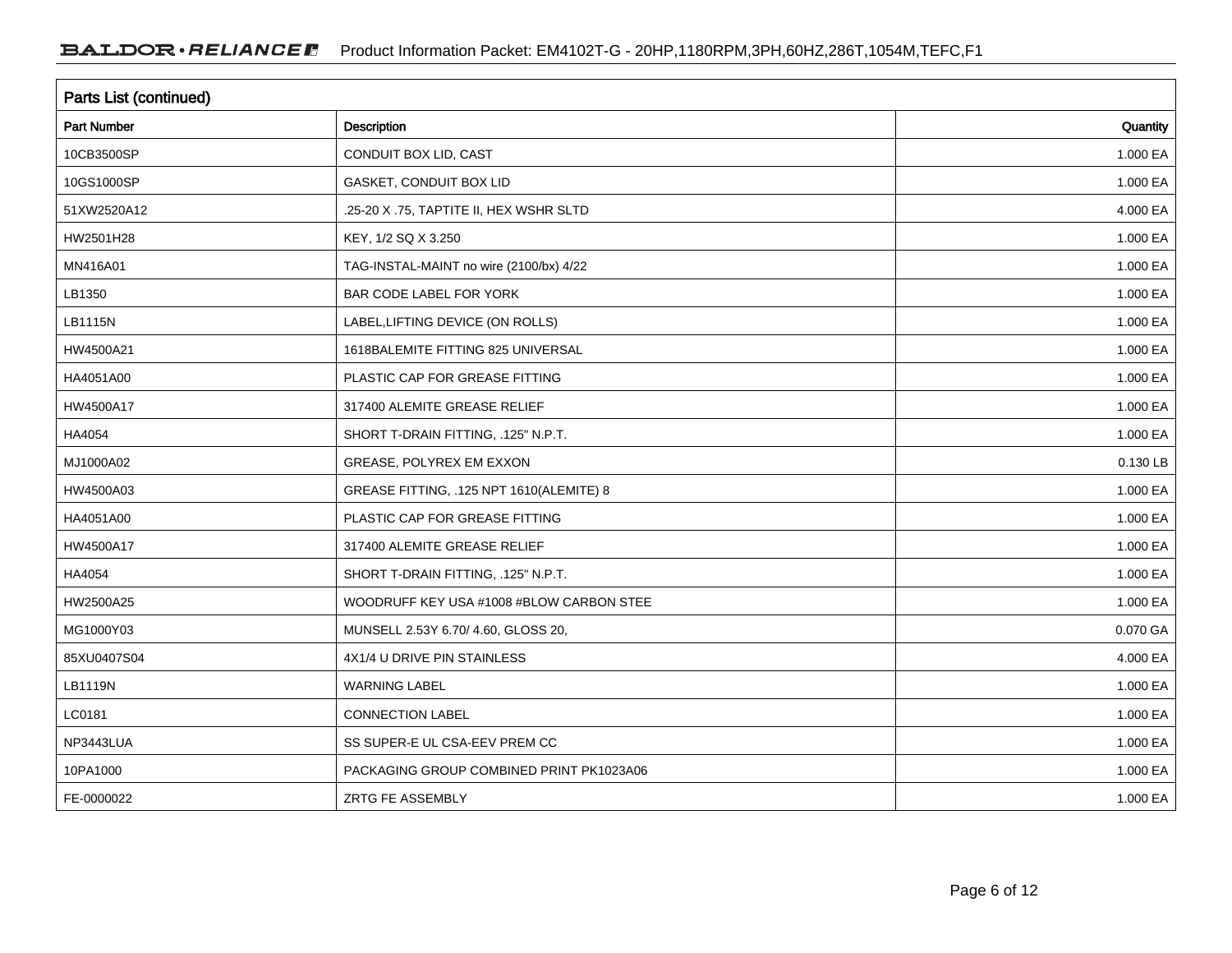| PE-0000013 | EMBL' | 1.000 EA |
|------------|-------|----------|
|            |       |          |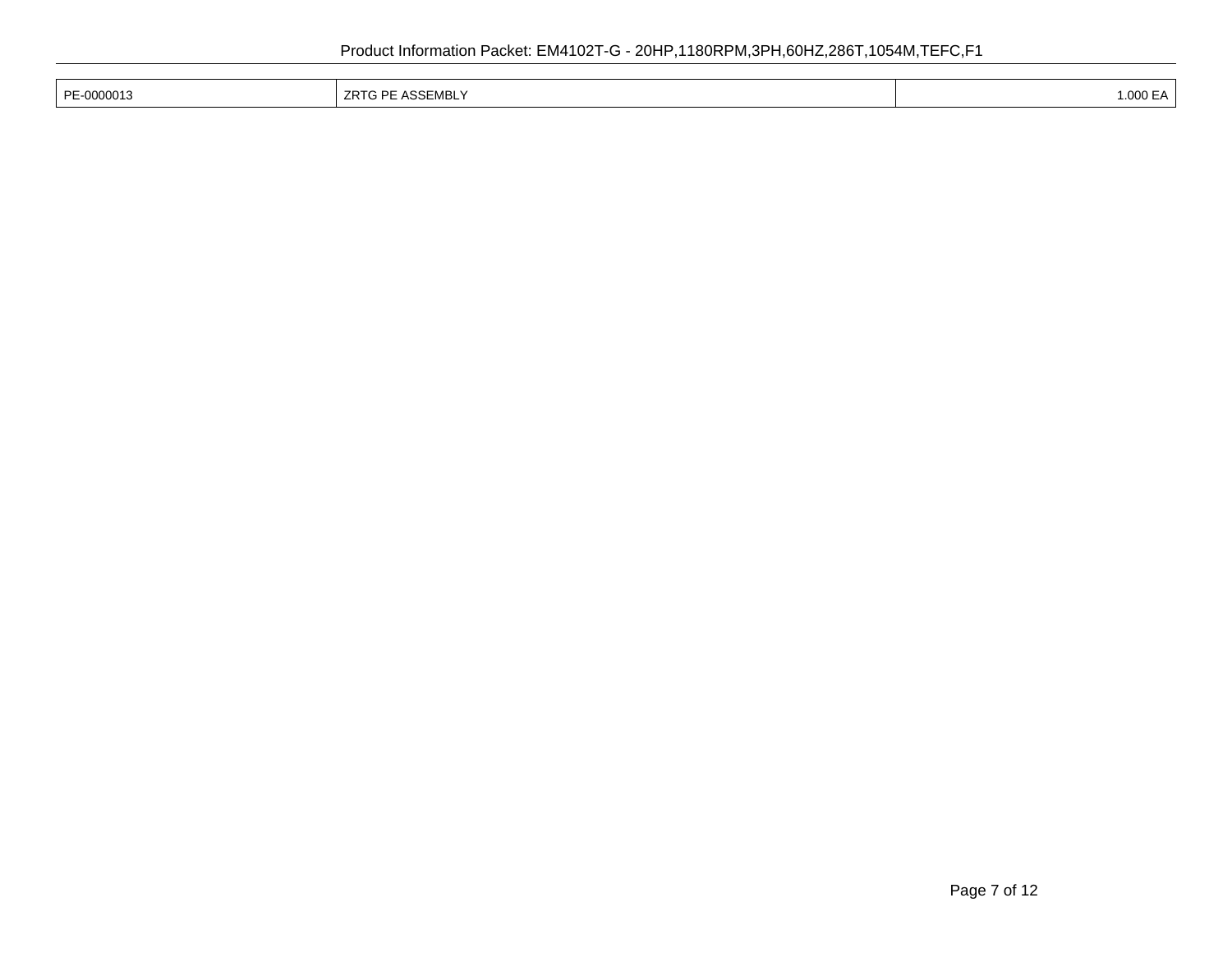#### **AC Induction Motor Performance Data**

Record # 53030Typical performance - not guaranteed values

| <b>Winding: 10WGY730-R018</b><br><b>Type: 1054M</b> |                   | <b>Enclosure: TEFC</b> |                                                 |                |
|-----------------------------------------------------|-------------------|------------------------|-------------------------------------------------|----------------|
| Nameplate Data                                      |                   |                        | 460 V, 60 Hz:<br><b>High Voltage Connection</b> |                |
| <b>Rated Output (HP)</b>                            |                   | 20                     | <b>Full Load Torque</b>                         | 90.1 LB-FT     |
| <b>Volts</b>                                        |                   | 230/460                | <b>Start Configuration</b>                      | direct on line |
| <b>Full Load Amps</b>                               |                   | 54/27                  | <b>Breakdown Torque</b>                         | 276 LB-FT      |
| <b>R.P.M.</b>                                       |                   | 1180                   | <b>Pull-up Torque</b>                           | 115 LB-FT      |
| Hz                                                  | 60 Phase          | 3                      | <b>Locked-rotor Torque</b>                      | 166 LB-FT      |
| <b>NEMA Design Code</b>                             | A KVA Code        | н                      | <b>Starting Current</b>                         | 165 A          |
| <b>Service Factor (S.F.)</b>                        |                   | 1.15                   | <b>No-load Current</b>                          | 13.1A          |
| <b>NEMA Nom. Eff.</b>                               | 91.7 Power Factor | 77                     | Line-line Res. @ 25°C                           | $0.425 \Omega$ |
| <b>Rating - Duty</b>                                |                   | 40C AMB-CONT           | Temp. Rise @ Rated Load                         | $65^{\circ}$ C |
| S.F. Amps                                           |                   |                        | Temp. Rise @ S.F. Load                          | $79^{\circ}$ C |
|                                                     |                   |                        | Locked-rotor Power Factor                       | 32             |
|                                                     |                   |                        | Rotor inertia                                   | 6.61 LB-FT2    |

#### **Load Characteristics 460 V, 60 Hz, 20 HP**

| % of Rated Load     | 25     | 50     | 75     | 100    | 125    | 150    | S.F. |
|---------------------|--------|--------|--------|--------|--------|--------|------|
| <b>Power Factor</b> | 39     | 60     | 71     | 77     | 79     | 80     | 78   |
| <b>Efficiency</b>   | 86.6   | 91.1   | 91.9   | 91.7   | 90.9   | 89.8   | 91.2 |
| <b>Speed</b>        | 1194.6 | 1189.5 | 1184.1 | 1178.3 | 1171.4 | 1163.8 | 1174 |
| Line amperes        | 14.3   | 17.5   | 21.9   | 26.9   | 32.7   | 39.3   | 30.4 |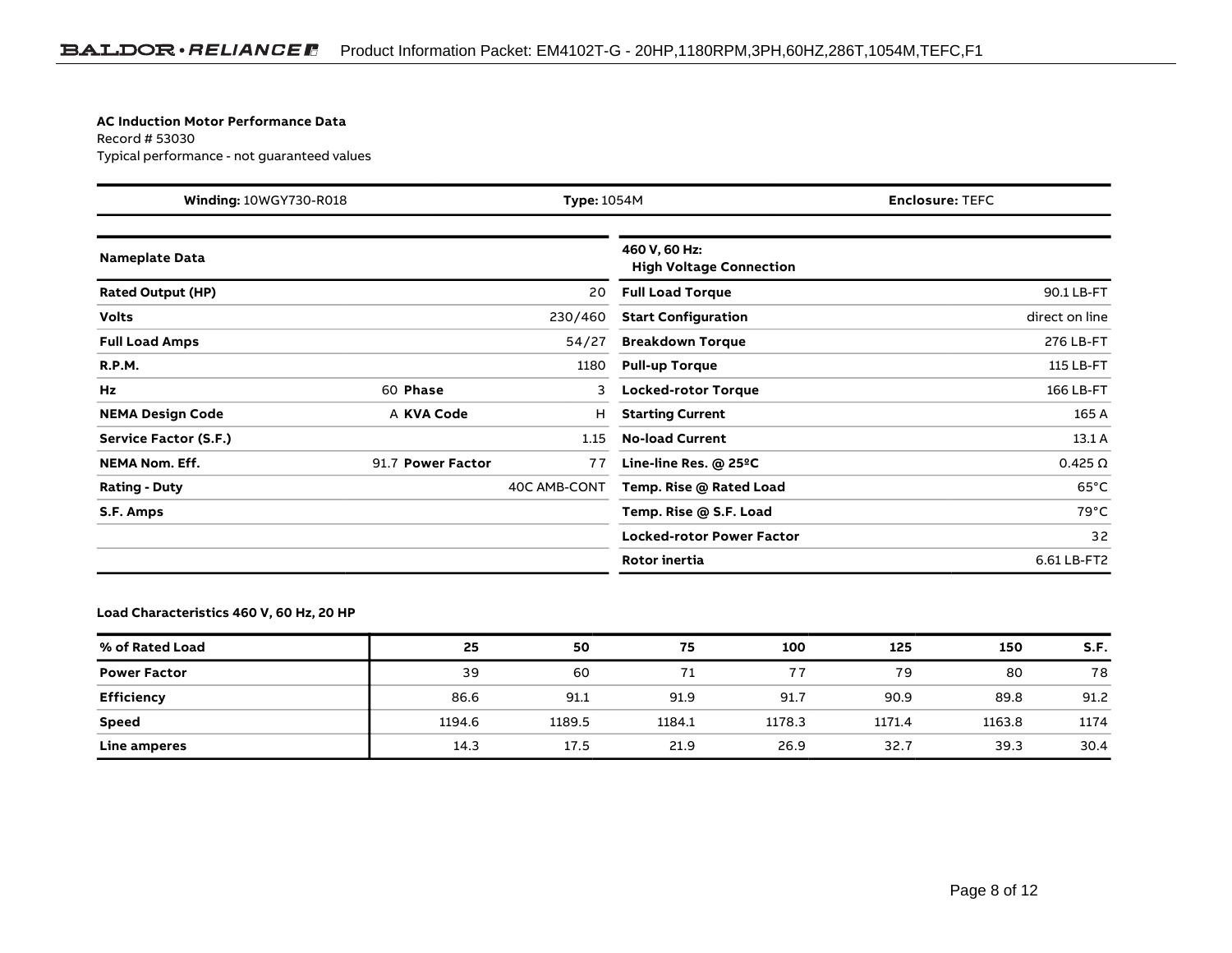

Performance Graph at 460V, 60Hz, 20.0HP Typical performance - Not guaranteed values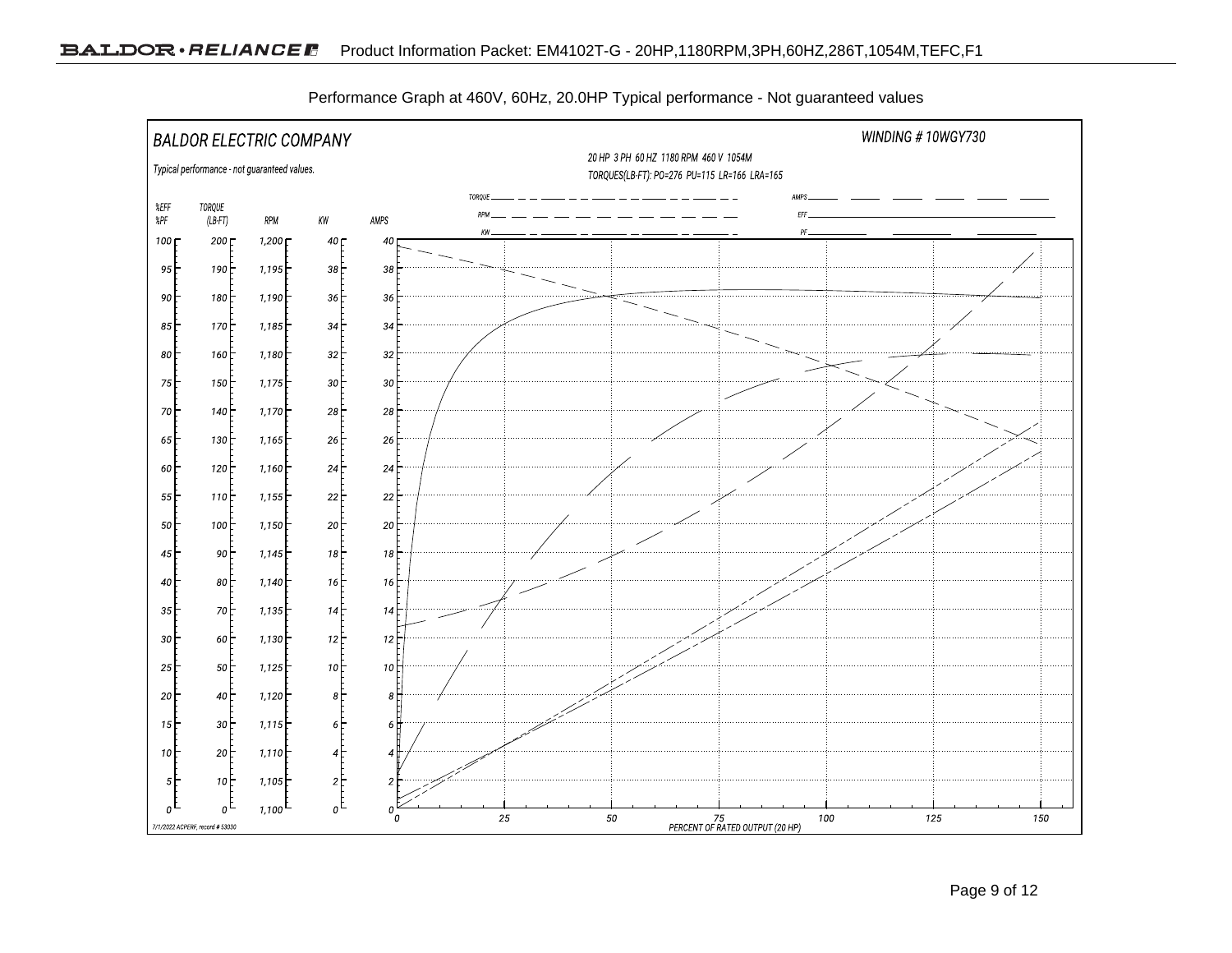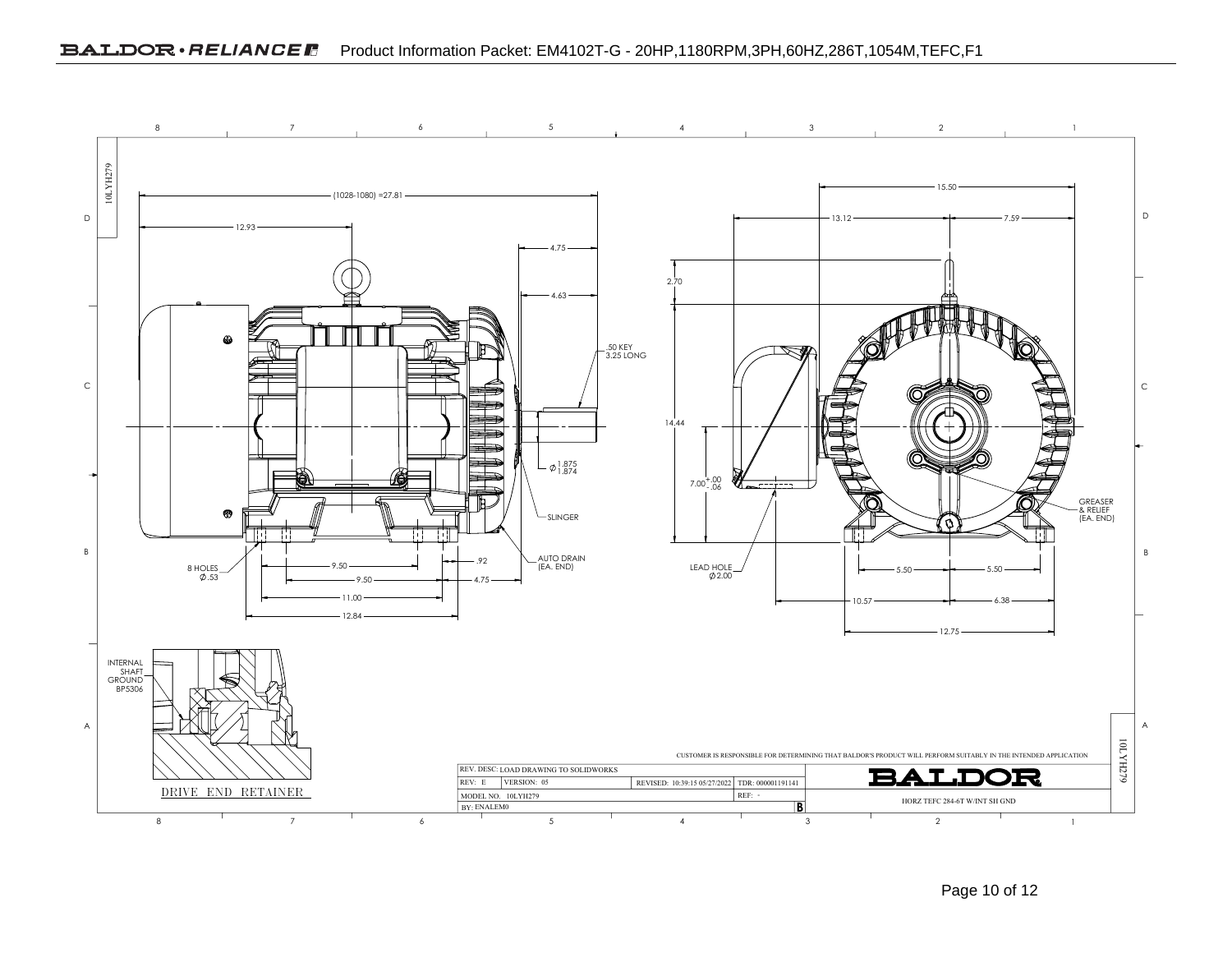